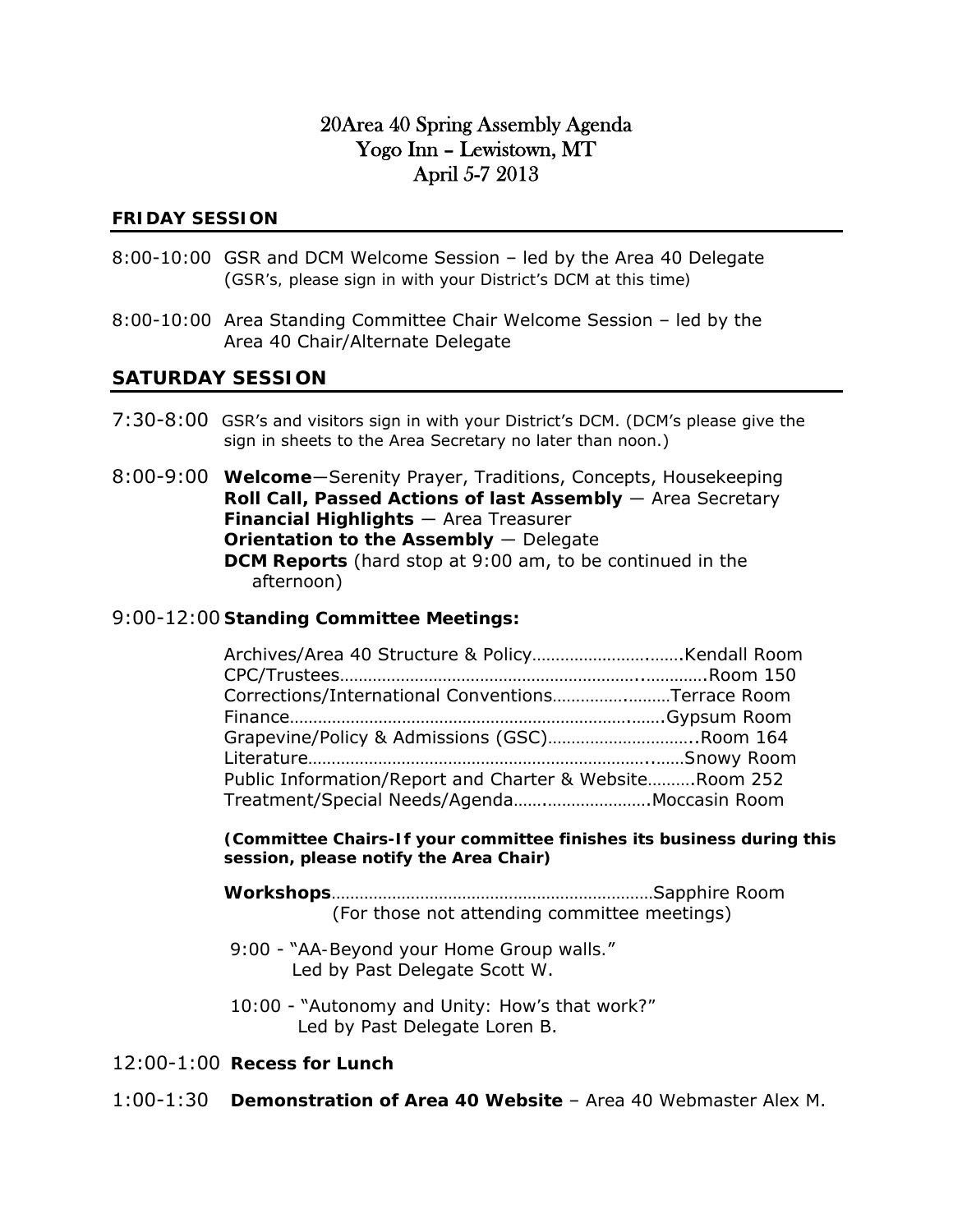- 1:30 2:00 **Remaining DCM Reports**
- 2:00–2:45 **Delegate's Report with Q&A**
- 2:45-3:00 **Coffee Break**
- 3:00-5:00 **Floor Assembly Committee Reports, Motions, and Discussion**

Corrections/International Conventions-Regional Forums CPC/Trustees Treatment Facilities/Agenda Public Information/Report & Charter Literature Grapevine/Policy & Admissions Archives/Structure Finance

- 5:00-7:00 **Recess for Dinner**
- 7:00-8:45 **Floor Assembly** ― **Committee Reports, Motions, and Discussion**
- 8:45-9:00 **Coffee Break**
- 9:00-10:00 **GSR Breakout**―Led by Past Delegate: Ask-it-basket/sharing

 **DCM Breakout** ― Led by Past Delegate: Ask-it-basket/sharing

#### **SUNDAY SESSION**

- 8:00-8:30 **Roundup Reports Intergroup Reports WCRAASC Report**
- 8:30-9:00 **Past Delegate Sharing** (15 minutes each)
- 9:00-9:45 **Floor Assembly Committee Reports, Motions, and Discussion**
- 9:45-10:00 **Coffee Break**
- 10:00-12:00 **Floor Assembly Committee Reports, Motions, and Discussion**  (followed by general sharing as time allows.)

# Adjourn – Travel Safely

#### **Fall Assembly – September 20. 21 & 22, 2013 Remember to make your reservations before you leave.**

 *Smoking: The Yogo Inn is a non-smoking facility. Smoking areas have been established outside. Please limit your smoking to these designated areas, use the receptacles provided, and stay away from the doorways.*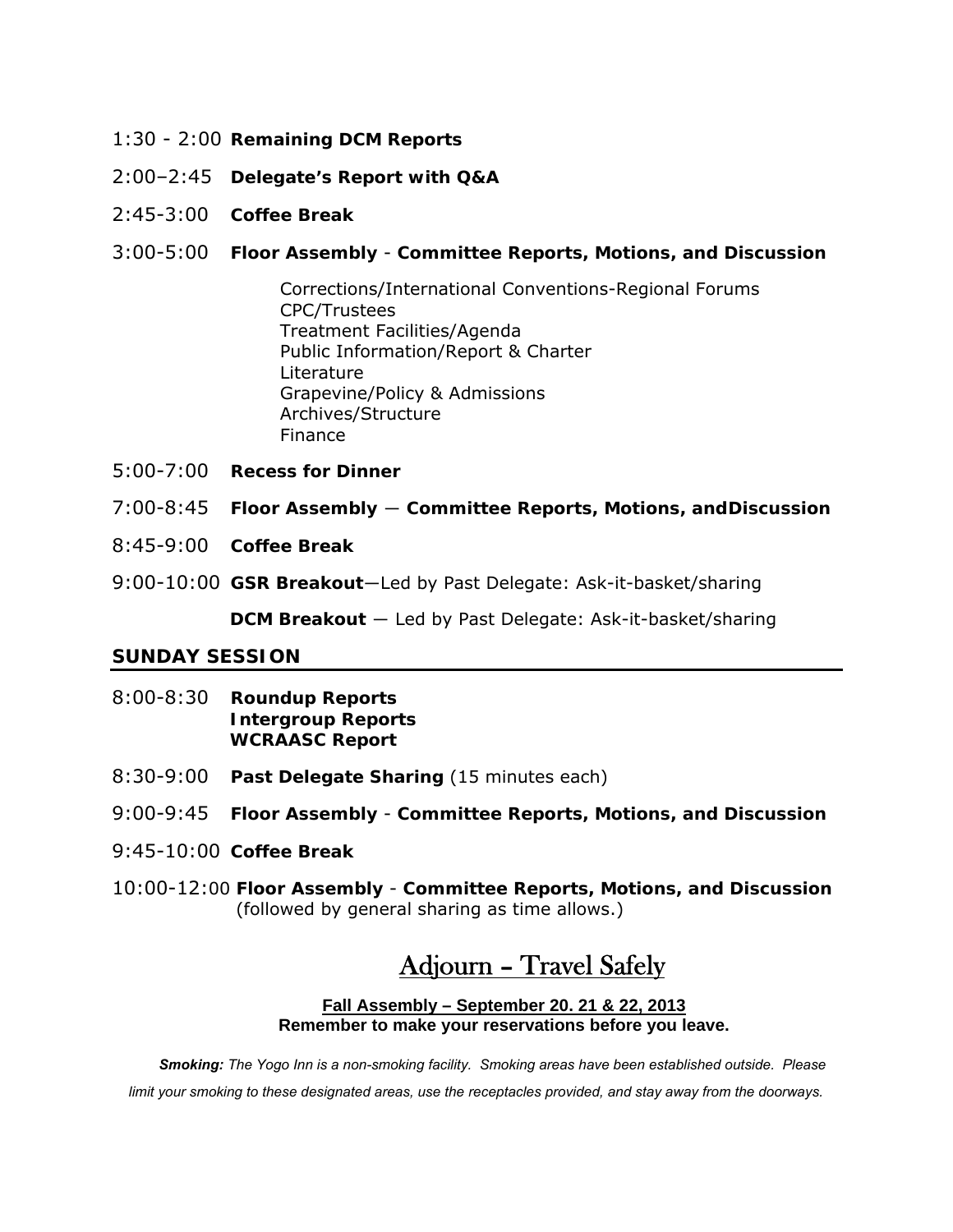The following is a list of agenda items and the Area Committees they have been assigned to for review. All items come from the General Service Conference and will be fully addressed at the General Service Conference later this month. In addition, there are Agenda Items that pertain to Area 40.

The Committee Chairs should have received a list of agenda items with, in most instances, corresponding background information sometime in February. This information is then passed on to other members of those committees for research, review and discussion, in turn providing for a well‐ informed conscience/decision. If your Group has any comments, questions, and concerns, or would like copies of any background information, please contact the appropriate Area Committee Chair. Your DCM has the names, phone numbers and addresses of the Area Committee should you need them. The names, phone numbers, and email addresses of the Area Committee members are also in The Triangle (the Area newsletter) and on the Area's website www.aa‐montana.org.

The General Service Conference items that were submitted to the committees for review will not come to the floor of the Assembly as recommendations (a motion passed and seconded) but will instead be addressed through discussion to ensure that our Delegate is provided with a sense of Area 40's informed group conscience and to help her in preparation for the upcoming General Service Conference.

Please review Concepts I, II, III, X, XII and Tradition 2 in order to learn more about the above process.

The following Committees/Committee agenda items are listed in order of presentation.

# **Corrections/International Conventions Regional Forums – Lee G**

#### *Corrections – Area 40*

A Review assembly report of the Area 40 Corrections Chair

#### *Corrections – GSC*

- A. Pamphlet "A Message to Corrections Professionals":
	- 1. Review draft replacement for the section "A.A. in correctional facilities" and two additional revisions.
	- 2. Discuss a review of the entire pamphlet.
- B. Review contents of Corrections Kit and Workbook.
- C. Discuss how we engage A.A. members in corrections service.
- D. Discuss how we use available resources in support of local corrections Twelfth Step work

#### *International Conventions Regional Forums*

- A. Discuss selection of three cities to be considered as a site for the International Convention in 2025.
- B. Discuss inviting up to twenty-one non-A.A. speakers to participate in the 2015 International Convention at A.A.'s expense.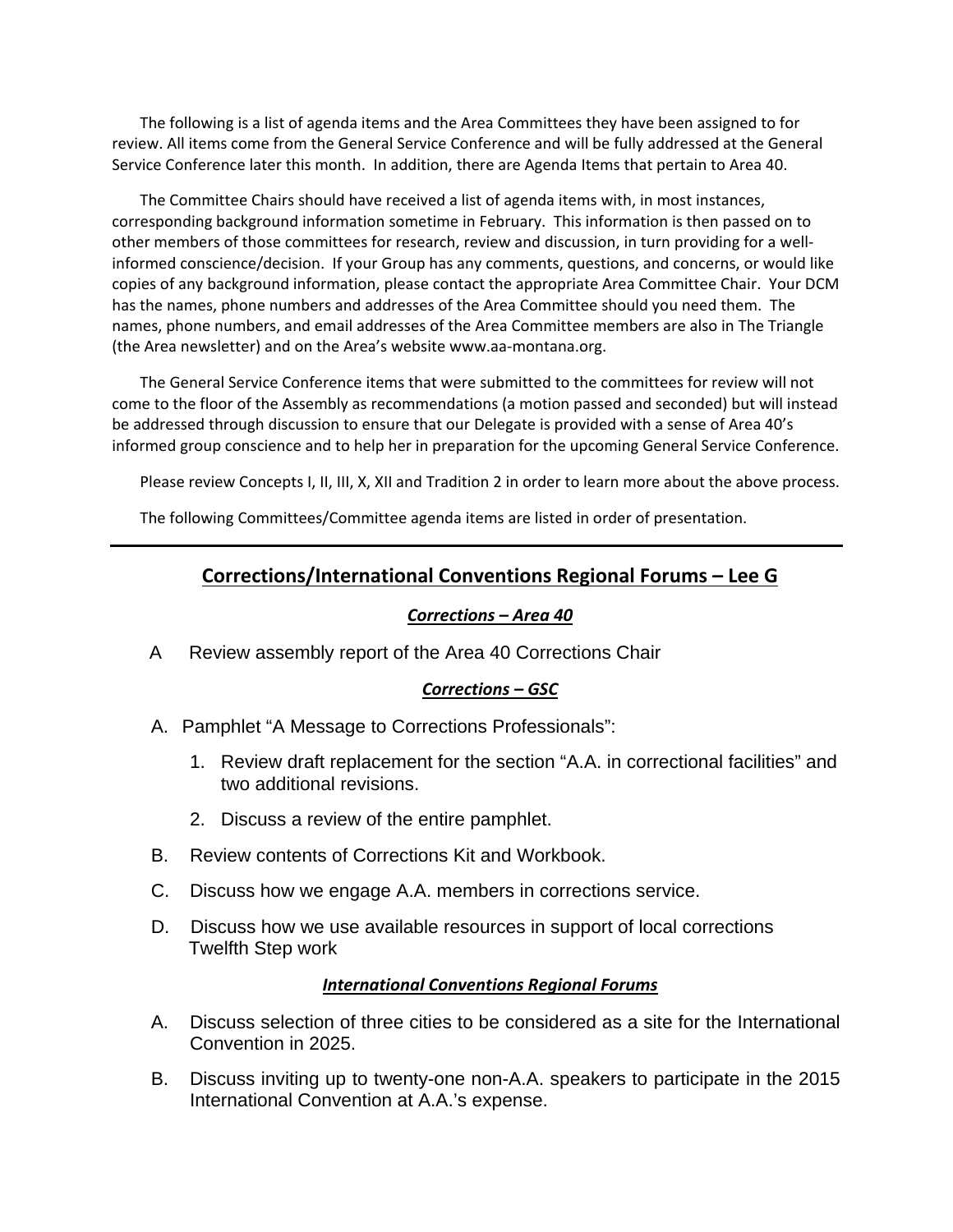C. Discuss ways to encourage interest in Regional Forums and attract first-time attendees.

# **Cooperation with the Professional Community/Trustees – Serena R**

## *Cooperation with the Professional Community – Area 40*

A. Review assembly report of the Area 40 CPC Chair

## *Cooperation with the Professional Community – GSC*

- A. Discuss suggestion to revise text in the section *Referrals From Court and Treatment Facilities* in the pamphlet "If You Are a Professional…" to reflect current A.A. experience.
- B. Discuss how local C.P.C. Committees are utilizing new technologies to provide information about Alcoholics Anonymous to professionals.
- C. Discuss ways of stimulating interest in C.P.C. service work.
- D. Review contents of C.P.C. Kit and Workbook.

## *Trustees*

- A. Review resumes of candidates for:
	- 1. East Central Regional Trustee
	- 2. Southeast Regional Trustee
	- 3. Trustee-at-Large/U.S.
- B. Review slates of trustees and officers of the General Service Board of Alcoholics Anonymous, Inc.
- C. Review slate of directors of A.A. World Services, Inc.
- D. Review slate of directors of A.A. Grapevine, Inc.
- E. Review the General Service Board's proposed plan regarding the slate of directors for the A.A.W.S. Board and the A.A. Grapevine Board.

# **Treatment/Special Needs‐Accessibilities/Agenda – Brandon M**

## *Treatment/Special Needs‐Accessibilities – Area 40*

A. Review assembly report of the Area 40 Treatment Chair

## *Treatment/Special Needs‐Accessibilities – GSC*

A. Review report on Spanish and French translations of the video *Hope: Alcoholics Anonymous.*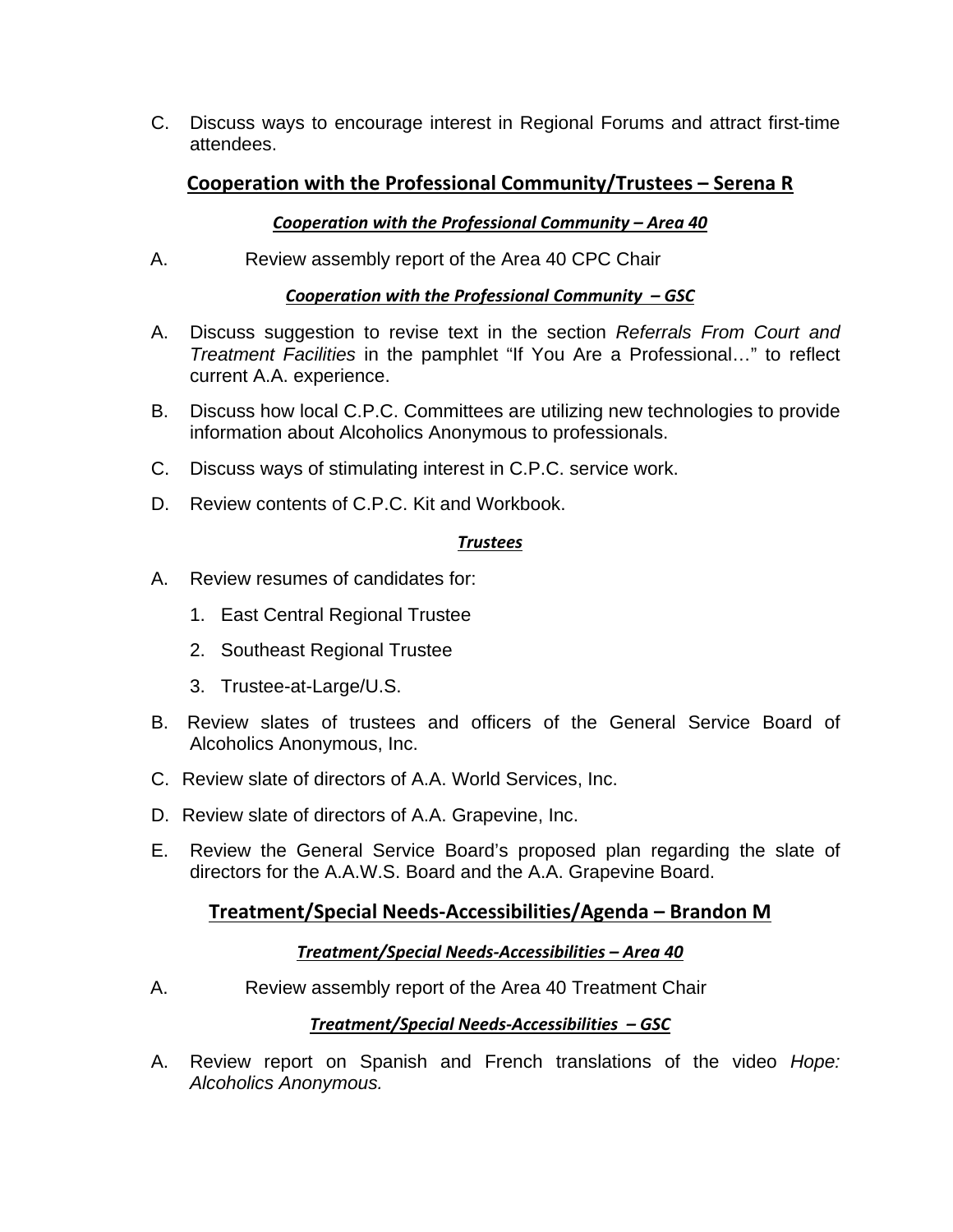- B. Review report on the pamphlet "A.A. For the Alcoholic With Special Needs" formatted for alcoholics who are blind, deaf or learning challenged.
- C. Review contents of Treatment Kit and Workbook.
- D. Review contents of Special Needs/Accessibilities Kit and Workbook.
- E. Discuss how Special Needs-Accessibilities Committees can communicate the various ways to make meeting places accessible to *all* alcoholics.
- F. Discuss ways that Special Needs committees might help groups prepare in advance for the arrival of deaf/hard of hearing alcoholics.

## *Agenda*

- A. Review suggestions for the theme of the 2014 General Service Conference.
- B. Discuss presentation/discussion topic ideas for the 2014 General Service Conference.
- C. Review the General Service Conference Evaluation Form.

# **Public Information/Report & Charter – Peggy H**

## *Public Information – Area 40*

- A. Review assembly report of the Area 40 Public Information Chair
- B. Review assembly report of the Area 40 Webmaster.

## *Public Information – GSC*

- A. Review 2012 annual report from the trustees' P.I. Committee regarding G.S.O.'s A.A. Web site.
- B. Public Service Announcements (P.S.A.s):
	- 1. Review report from trustees' P.I. Committee on A.A. Video P.S.A.s.
	- 2. Review current video P.S.A.s for relevance and usefulness.
	- 3. Consider production of new video P.S.A.s.
	- 4. Review interim report on the centralized distribution, tracking and evaluation of the video P.S.A. for the Spanish-speaking community, "Tengo Esperanza."
- C. Discuss Fellowship sharing on the effectiveness of the language of the Short Form of Tradition Eleven.
- D. Review report from trustees' P.I. Committee on establishing a Public Information Social Media Page.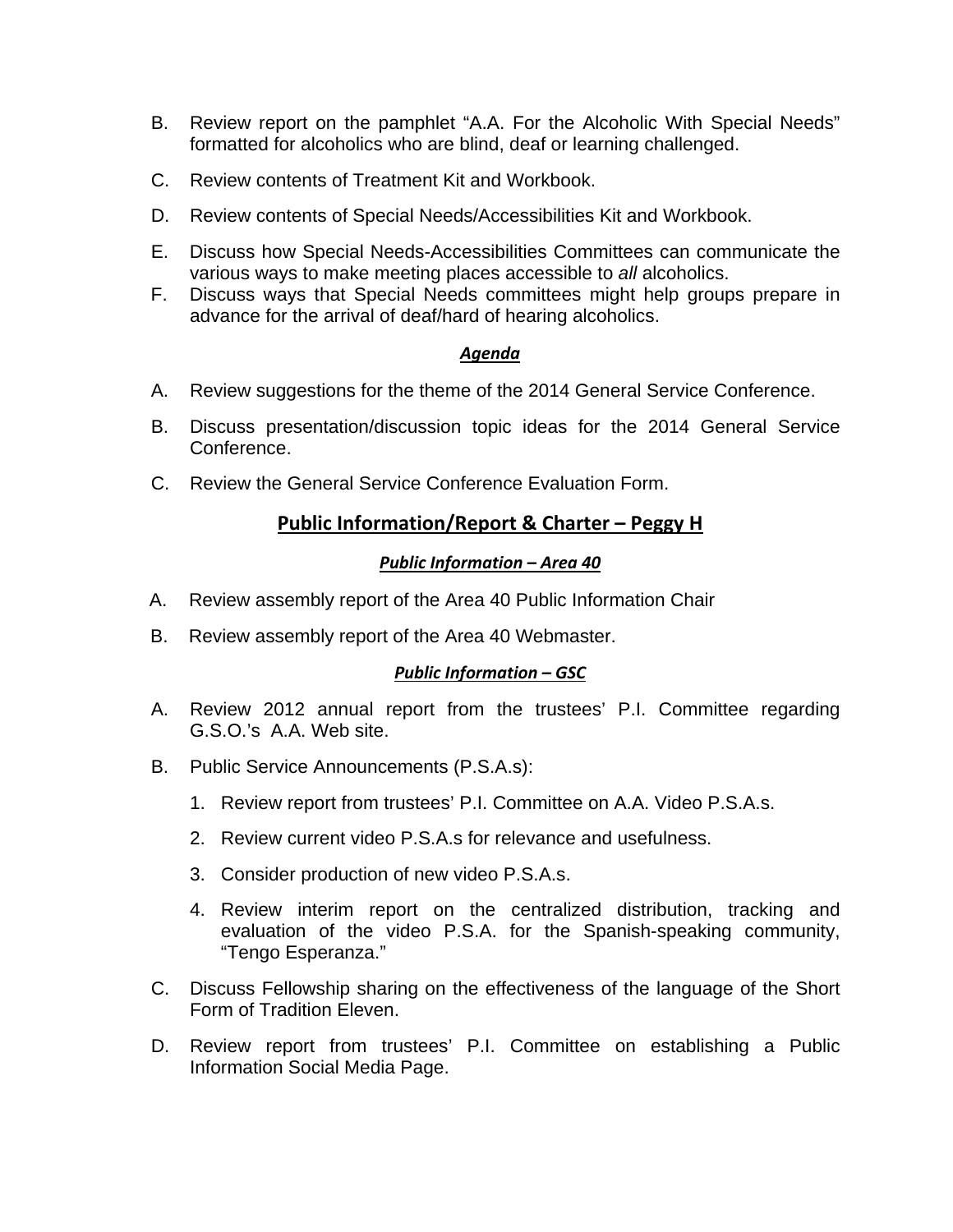- E. Consider a request from A.A.W.S. for permission to use commissioned online stores to sell and distribute digital A.A. literature.
- F. Review contents of P.I. Kit and Workbook.

## *Report & Charter*

- A. *The A.A. Service Manual*, 2013-2014 Edition:
	- 1. Review revisions from the A.A.W.S. Board.
	- 2. Review suggested text describing the duties of the chairperson of the General Service Board.
	- 3. Review list of editorial updates.
	- 4. Consider adding "Advisory Action" and "Additional Committee Consideration" to the Glossary of General Service Terms that begins on page S19.
	- 5. Consider suggested text from Publishing Department on the "spirit of rotation."
	- 6. Consider request that "the definition and composition of an Area Assembly be modified for consistency and clarity in Chapter Four."
	- 7. Consider request to revise the description of "Director (nontrustee)" in the Glossary of General Service Terms on page S19.
	- 8. Consider request to update information about suggested qualifications for area registrars on page S45.
- B. Review revised draft text to add to Article 3 in the Current Conference Charter that includes the principles of participation, petition and appeal.
- C. Discuss A.A. Directories (Canada, Western U.S., and Eastern U.S.).
- D. Discuss General Service Conference *Final Report* and consider request regarding editing Area Highlights.

# **Literature – Bob T**

## *Literature – Area 40*

A. Review assembly report of the Area 40 Literature Chair

## *Literature – GSC*

- A. Review the revised draft pamphlet "Circles of Love and Service."
- B. Review final report on the development of literature which focuses on spirituality, along with the draft pamphlet.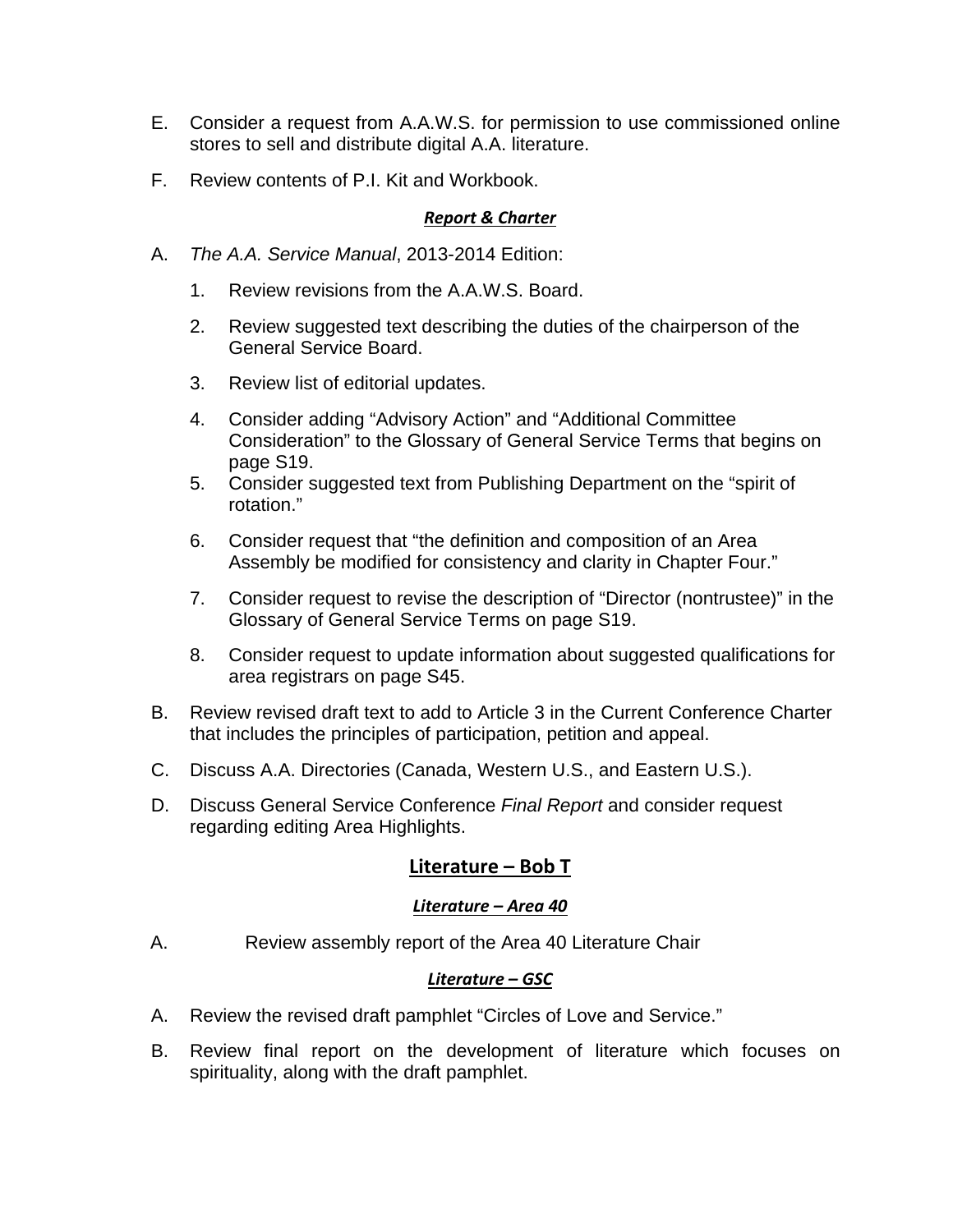- C. Consider a request to replace language in the second paragraph of the dust jacket of the 4th Edition of *Alcoholics Anonymous*.
- D. Consider a suggestion to add "Nonalcoholics may attend open meetings as observers" to the end of the *open* meeting side of the Primary Purpose (blue) card.
- E. Consider a request to add an index to the Big Book, *Alcoholics Anonymous*.
- F. Consider a request to add the subtitle 'None Left Behind' to the newly revised "A.A. and the Armed Services" pamphlet.

## **Grapevine/GSC Policy & Admissions – Sam B**

#### *Grapevine – Area 40*

A. Review assembly report of the Area 40 Grapevine Chair

#### *Grapevine – GSC*

- A. Review Audio Strategy status report.
- B. La Viña magazine:
	- 1. Review the results of the 2012 assessment of La Viña as a bimonthly, perfect bound, black and white, 68-page magazine.
	- 2. Consider discontinuing the requirement for the current format of the La Viña print magazine (i.e. 68 pages, perfect bound).
- C. Consider the list of suggested Grapevine book topics for 2014 and later.
- D. Review the Grapevine Workbook.

#### *Policy & Admissions*

- A. Review dates for the 2016 General Service Conference.
- B. Consider suggestion that delegates who are elected to be alternate chairperson of a primary Conference committee would not be eligible to serve as chairperson of a secondary Conference committee.
- C. Review suggestion to revise the "Guidelines for Electronic Device Users at the General Service Conference."
- D. Review report from the trustees' Committee on the General Service Conference regarding the role of the Conference Committee on Policy/Admissions in granting admission to international observers at the General Service Conference.
- E. Consider changing the deadline for the submission of Conference Agenda Items from January  $15^{th}$  to December  $15^{th}$ .